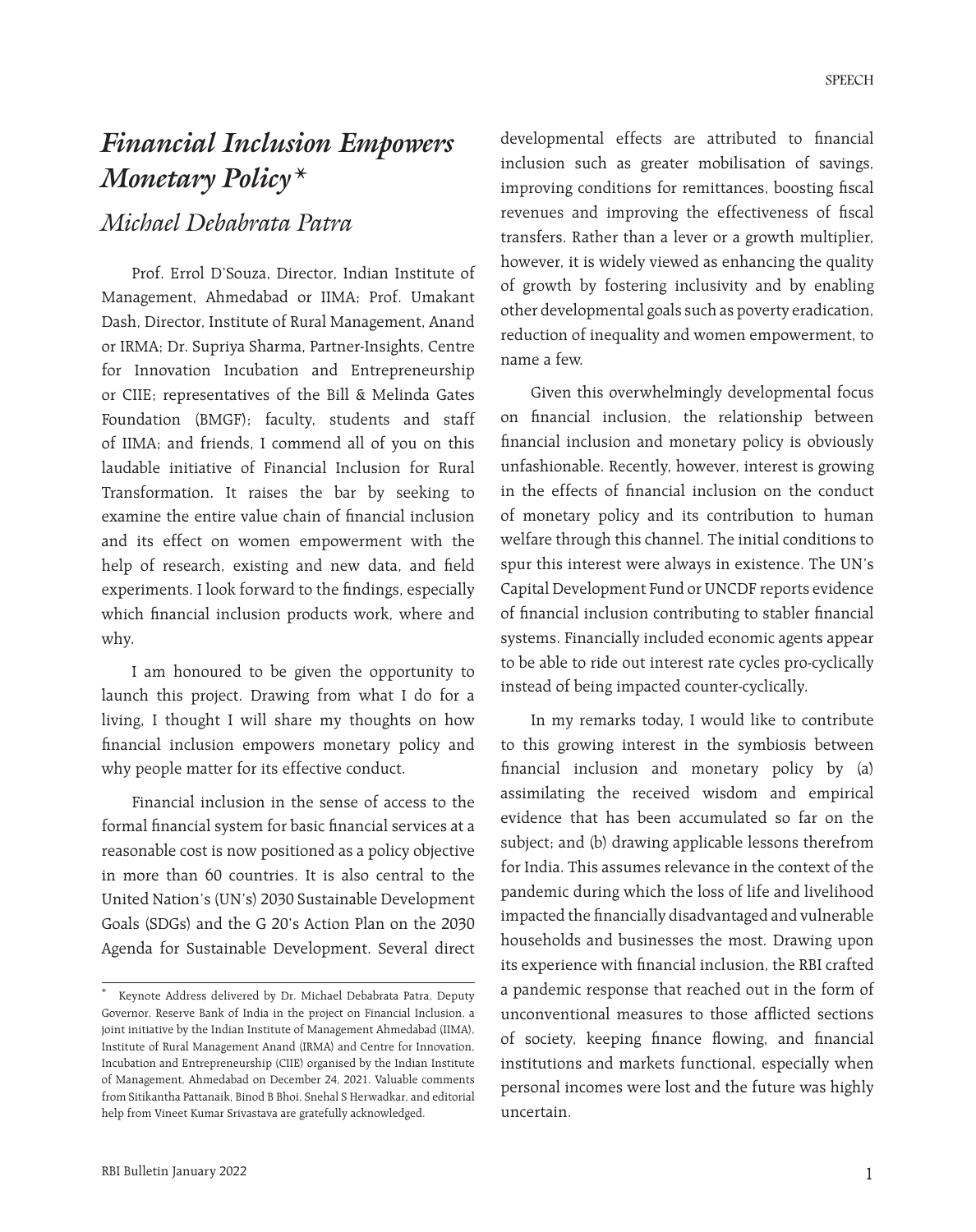In this endeavour, I am emboldened by the significant milestone that the Reserve Bank of India (RBI) has passed in its journey towards financially empowering all Indians – I refer to the construction and public release of a national financial inclusion index (FI-Index) in September 2021. The index is based on 97 indicators, representing 'access' or the supply of financial inclusion infrastructure, 'usage' or demand for financial services and 'quality', or inequality in access and usage due to lack of financial literacy and protection. The index takes values from 0 to 100 and implicitly sets the goal for the RBI – 100 per cent financial inclusion for India. By 2021, we have passed the half-way mark, doing best in access or the supply of the financial infrastructure, and lagging the most in usage or demand to be financially included. This assumes importance from the point of view of the ambitious agenda set up by the National Strategy for Financial Inclusion (NSFI), 2019-24 and the National Strategy for Financial Education (NFSE) 2020-25 in its vision of a financially literate and empowered India.

There are other collateral benefits attached to the FI-Index. For the first time, efforts towards expanding financial inclusion can be transparently evaluated against a publicly available and quantifiable metric. Furthermore, a measurable indicator of financial inclusion can be incorporated into monetary policy rules and reaction functions to examine its correlation with output and inflation and their volatility. For the first time, the influence of financial inclusion on the size and timing of policy rate changes can be gauged.

Monetary policy maximises human welfare by minimising the deviations of output from its potential and inflation from the target. Although it is empirically observed that there is a two-way relationship between monetary policy and financial inclusion, it is unambiguous that financial inclusion is able to dampen inflation and output volatility. This is achieved by smoothing consumption by enabling people to draw down financial savings in difficult times for everyday needs. In the process, it makes people interest-sensitive. Moreover, inflation targeting monetary policy ensures that even those at the fringe of financial inclusion are secured from adverse income shocks that hit them when prices rise unconscionably.

At the cost of being slightly technical, therefore, the rest of my remarks will address four issues that sit at the heart of this confluence: first, the choice of the appropriate price index as the population gets progressively included financially; second, the impact of financial inclusion on output and inflation variability and the trade-off between them – the dilemma that is central to the conduct of monetary policy; third, the transmission of monetary policy impulses through the economy; and fourth, the impact of financial awareness on expectations and hence on the credibility of monetary policy.

In the final analysis, financial inclusion fosters societal intolerance to inflation, a social preference for macroeconomic stability and a sense of the long and variable lags with which monetary policy operates. This makes it possible for smaller monetary policy actions to achieve the same goals in a shorter period of time than otherwise.

### **II. The Choice of Price Index**

Which measure of inflation should monetary policy target to maximise welfare? Financial inclusion appears to be the lowest in rural, agriculture-dependent areas where food is the main source of income. Recent work in the tradition of dualistic models shows that in the presence of financial frictions – in this case, financially excluded or credit-constrained consumers existing alongside those that have full access to formal finance – flexibly determined food prices have a critical role to play in influencing the real wages and incomes of the excluded and hence their aggregate demand. Interest rate change don't matter so much. When food prices rise, the extra income earned by the financially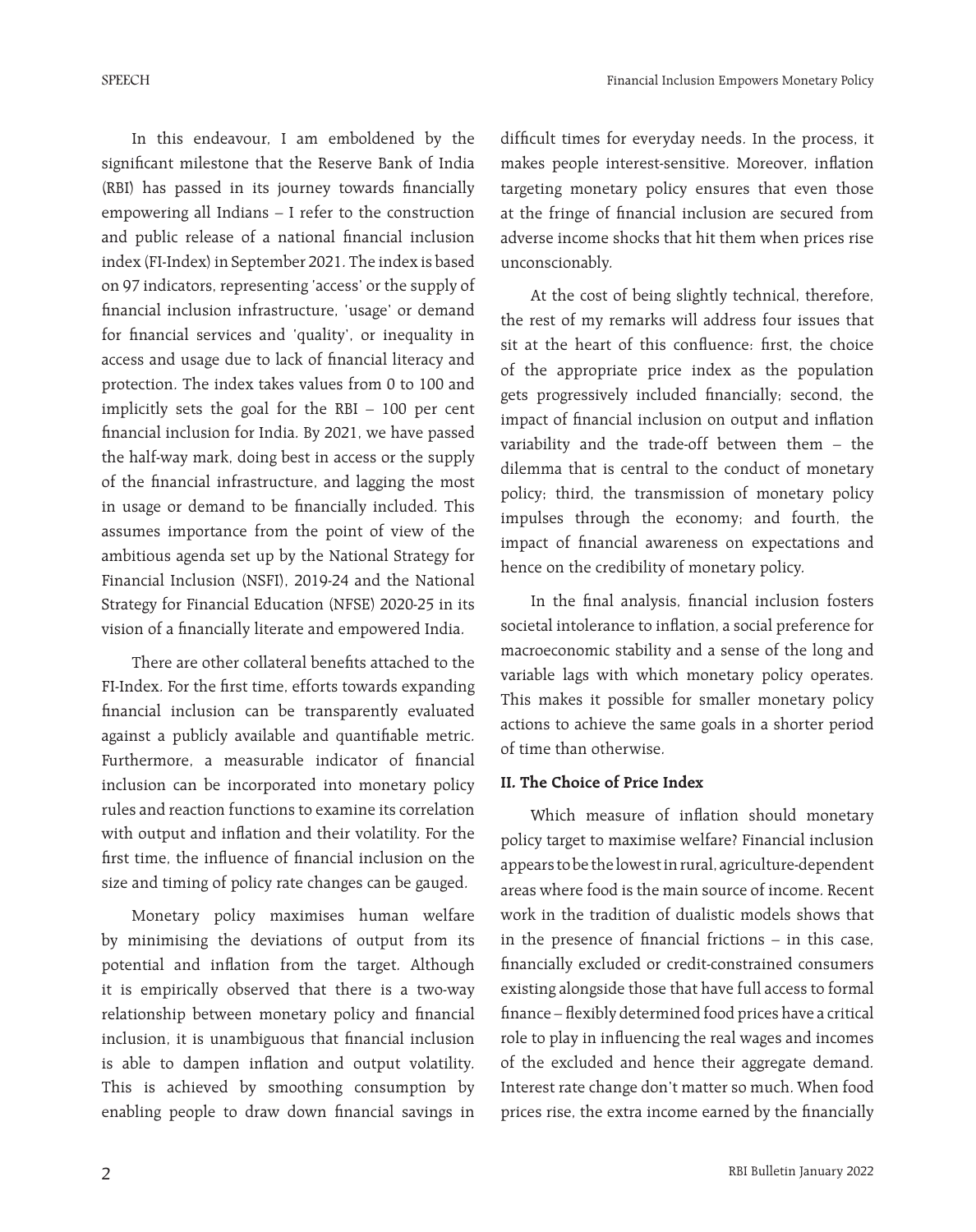excluded is not saved but instead consumption is increased, leading to higher aggregate demand. In this kind of a situation, the efficacy of monetary policy in achieving its stabilisation objective increases by targeting a measure of prices that includes food prices rather than one that excludes them such as core inflation. The lower the level of financial inclusion, therefore, the stronger is the case for price stability being defined in terms of headline inflation rather than any measure of core inflation that strips out food and fuel.

In India, food accounts for 46 per cent of the CPI, among the highest shares anywhere in the world. Furthermore, the CPI combines a rural index and an urban index, with the share of food being even higher in the rural index at 54.2 per cent. In the urban index too, the share of food at 36.3 per cent is also sizable in a cross-country perspective. Consequently, aggregate demand is highly influenced by the behaviour of food prices and farm output, rather than interest rate changes to which the urban index could be sensitive. It is in this context that the monetary policy framework overhaul in 2016 to usher in a flexible inflation targeting regime wisely chose the headline CPI as its metric for measuring the inflation target rather than any measure of core inflation, despite persuasive arguments for the latter that are made even today. Headline CPI inflation averaged 3.9 per cent since the institution of flexible inflation targeting right up to the onset of the pandemic in March 2020 (i.e., during October 2016 – March 2020). With the first onslaught of COVID-19, headline inflation breached the upper tolerance band and averaged 6.2 per cent in 2020-21. Strong supply side interventions to expand access to buffer stocks and imports, to incentivise productivity, and lowering of taxes tamed the upsurge and aligned headline inflation again with the target, barring shortlived spikes due to inclement weather in key vegetable producing areas. Food inflation has been volatile throughout this period, reflecting the incidence of

supply shocks on the production of items to which inflation is particularly reactive. It rose from an average of 2.9 per cent during the FIT period of 2016- 20 to 7.4 per cent in 2020-21 at the height of the first wave of the pandemic, but the policy interventions have managed to temper it to 3.5 per cent in April-November 2021. Stabilising farm incomes and food availability through the pandemic via transfers of both cash and kind has been a key policy mission. Coincidentally, financial inclusion appears to have gone up, with the level of the RBI's financial inclusion index rising from 49.9 in March 2019 to 53.1 in March 2020 and further to 53.9 in March 2021.

The evidence is still forming and strong conclusions from its analysis may be premature, but India's monetary policy is by design financially inclusive and it will reap the benefits of this strategy in the future in terms of effectiveness and welfare maximisation.

#### **III. Stabilising Output-Inflation Variability**

As I mentioned earlier, the responsibility assigned to monetary policy is to keep output close to or at its potential and inflation aligned to its target. Financially included consumers are able to smooth consumption in the face of shocks because of their access to savings (deposits) and credit from the formal financial system in the event of income losses. On the other hand, financially excluded consumers are not able to do so and hence they are vulnerable to higher volatility in consumption spending and output. An economy with all consumers financially included would expect to experience less output volatility due to lower consumption volatility. In an economy with financially excluded consumers, monetary policy has to assign a greater weight to stabilising output. Overarchingly, however, it is inflation volatility that affects all consumers, whether included or excluded. Therefore, minimising inflation volatility should be the predominant objective of monetary policy in its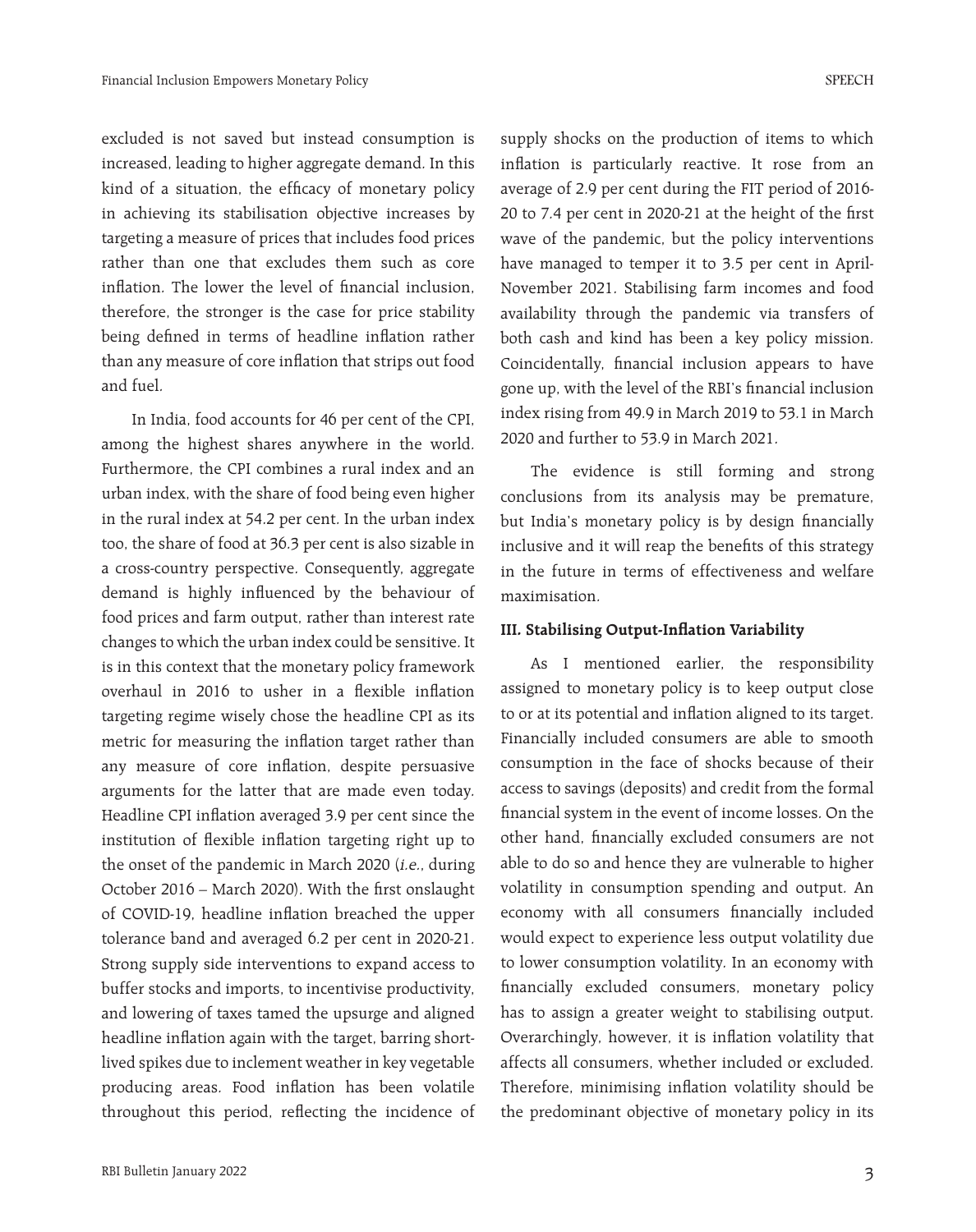welfare maximising role. It follows that the larger the share of financially excluded people in an economy, the more the central bank has to pay attention to output stabilisation at the cost of focusing on inflation stabilisation. As financial inclusion rises, monetary policy can hone its ability to stabilise inflation and reap welfare gains for society at large.

In India, the issue of financial inclusion and its role in shaping the monetary policy reaction function was recognised from the very outset while instituting the flexible inflation targeting framework. Accordingly, price stability was assigned primacy among the goals of monetary policy, with output being a secondary objective to turn to only after price stability as defined numerically in terms of 4 per cent with a tolerance band of +/-2 per cent around it has been achieved. To quote from the RBI Act as amended in 2016: "The primary objective of monetary policy is to maintain price stability, while keeping in mind the objective of growth." As I pointed out earlier, this has been largely achieved, but for the exceptional experience with the pandemic, and looking ahead, inflation is expected to trend down over the next two years to converge to the target, as pointed out in the RBI's October 2021 Monetary Policy Report.

Furthermore, there is some evidence that financial inclusion has worked in the same direction as the reforms in the monetary policy framework in the assignment of weights to inflation and output gaps. The Report on Currency and Finance, 2020- 21 estimates that the coefficient on the deviation of inflation from the target was 0.41 in the period 2000- 11, with 0.75 as the coefficient on the deviation of output from its potential. During 2016-20, the period of the flexible inflation targeting framework up to the pandemic's first wave, the weight on the inflation gap rose to 0.70 while the weight on the output gap fell to 0.26, clearly revealing an increasing focus on stabilising inflation relative to output. This resulted

in stabilising expectations, winning foreign investor confidence and earning credibility for the conduct of monetary policy.

Although relatively unsung, rising financial inclusion has had a significant contribution to this virtuous outcome. It has been argued that as financial inclusion increases, the ratio of output volatility to inflation volatility should also rise if the central bank cares about both and sets monetary policy to optimise their trade-off. In India, this ratio has gone up from 0.6 in mid-2015 to 1.3 in the last quarter of 2020-21 just before the pandemic struck. In the pandemic period, this ratio has shot up to above 5, but this is clearly an outlier which has to be tackled differently. Looking ahead, as financial inclusion rises even further in India, consumption volatility as a source of output volatility can be expected to wane, providing headroom for monetary policy to remain focused on minimising inflation volatility, which brings welfare gains for all.

### **IV. Monetary Policy Transmission**

Modern central banks mostly employ the interest rate to convey the stance of monetary policy to the rest of the economy. Briefly put, policy rate changes immediately influence short-term money market rates from which they are transmitted through the continuum of financial markets to longer-term interest rates, which impact spending decisions of businesses and households and eventually aggregate demand. Financial inclusion is found to improve the transmission of interest rate-based monetary policy impulses in two ways. First, the financially excluded would typically prefer 'inside the pillow' savings and for this, cash is the preferred instrument. As inclusion increases, their preference shifts from cash to interest-bearing bank deposits and other financial assets. Consequently, the interest sensitivity of financial savings in the economy goes up. In view of compositional changes due to interest-bearing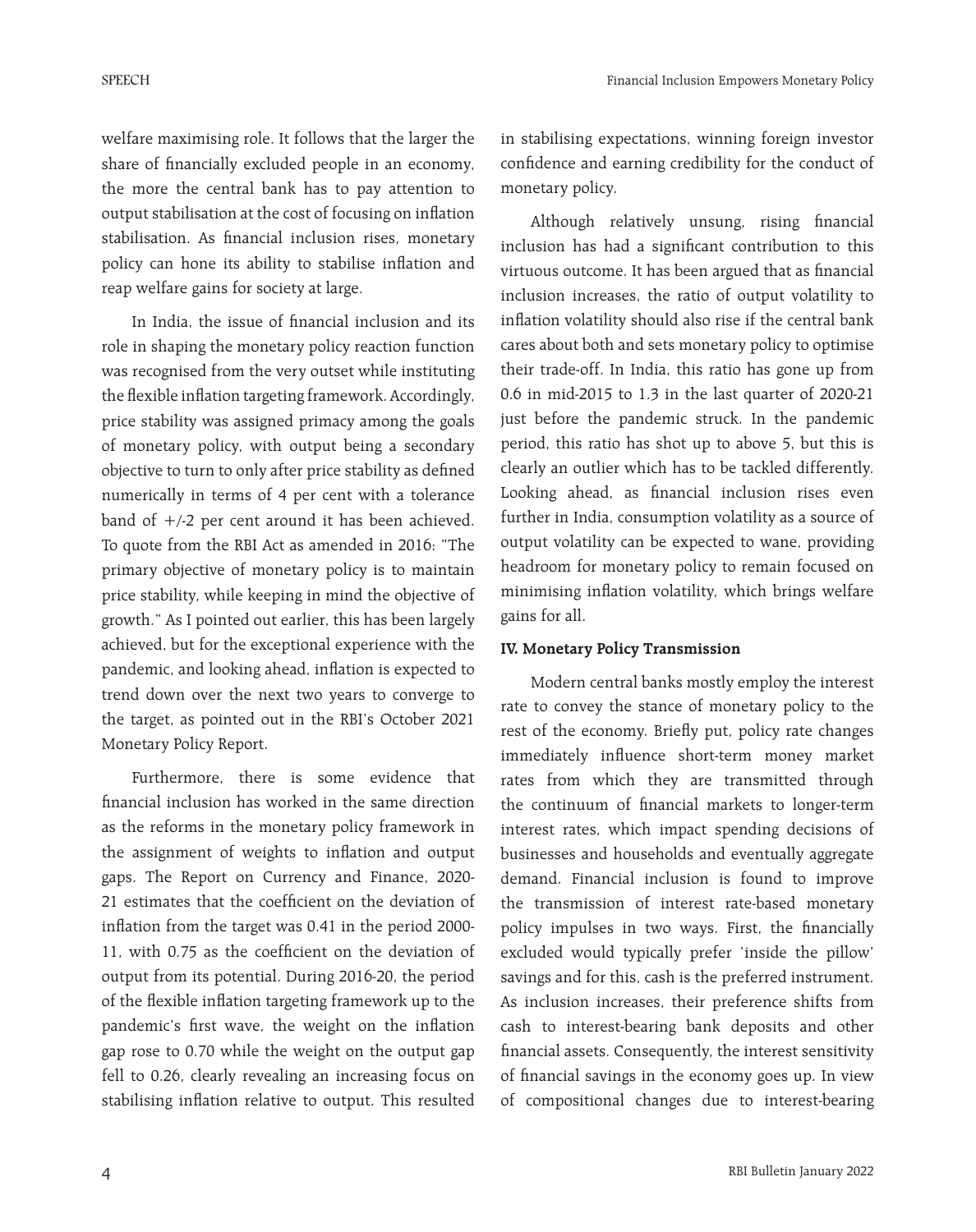deposits replacing currency in people's portfolios, the interest rate sensitivity of money balances also goes up. Second, financial inclusion is expected to expand the access to bank credit, which is interest sensitive and affected by changes in the policy rate. All in all, financial inclusion enhances the potency of interestrate based monetary policy by causing an increasing number of people to become responsive to interest rate cycles. In turn, this prompts appropriate smoothing behaviour. There is also some evidence to suggest that as interest rate sensitivity of the population increases, central banks need to move interest rates by less to achieve their objectives.

In India, the growing involvement of people in the monetary policy process has led to more democratic approaches to interest rate setting. The RBI moved away from regulating interest rates during the 1990s. This was followed by guideline-based loan pricing norms – prime lending rates; base rates; marginal cost of funds-based lending rates. The goal is transparency, customer protection and awareness, and being as market-based as feasible, all of which are intended to foster inclusiveness. Across these regimes, transmission of policy rate changes to both deposit and lending rates has improved. The process has come full circle with the external benchmarkbased lending rates – applied first to retail loans and credit to micro and small units – under which transmission is even fuller. Clearly, sustaining the thrust on financial inclusion will leave the RBI better off in achieving monetary policy transmission.

#### **V. Expectations and Monetary Policy Credibility**

The role of expectations is crucial to the conduct of monetary policy. People's expectations about the future are typically conditioned by the past. For instance, inflation expectations tell about the future course of prices as people see them in the rearview mirror. For central banks, such expectations are a crucial input for policy making because they

can crystallise into actual outcomes if the number of people sharing the same expectations gains critical mass. Furthermore, central banks can assess whether expectations are anchored or not, which has a bearing on their credibility. Therefore, what drives expectations is a question that is valuable for both people and the central banks that serve them. It is observed that financial literacy empowers people to choose more relevant information and to make better use of it. Closer assessment of future inflation helps inform choices on personal finance decisions, including opening of a bank account, taking a bank loan or even bargaining for wages.

India has recently stepped up its drive for financial inclusion to reach unserved and underserved sections of society. The JAM trinity - Jan Dhan Yojana; Aadhaar; Mobile - is an internationally acclaimed gamechanger in this regard and is widely regarded as having completed inclusion on the deposit side. During the pandemic, the JAM trinity was leveraged to support and save livelihoods. The NABARD's self-help group bank linkage programme has emerged as the world's largest microfinance programme in terms of number of beneficiaries and microcredit extended. The RBI has taken a number of outreach and public awareness campaigns for financial literacy, the most visible being RBI Kehta Hai, Interactive Voice Response System (IVRS), and these initiatives have spanned all types of media. As these efforts intensify, it is expected that an included and aware population will participate more in monetary policy formulation and implementation, develop more rational expectations and induce financial intermediaries to transmit policy impulses more swiftly and effectively across the financial system.

### **VI. Conclusion**

Monetary policy authorities typically avoid discussions on inequality. They like to be seen in a macro-stabilisation role and prefer leaving